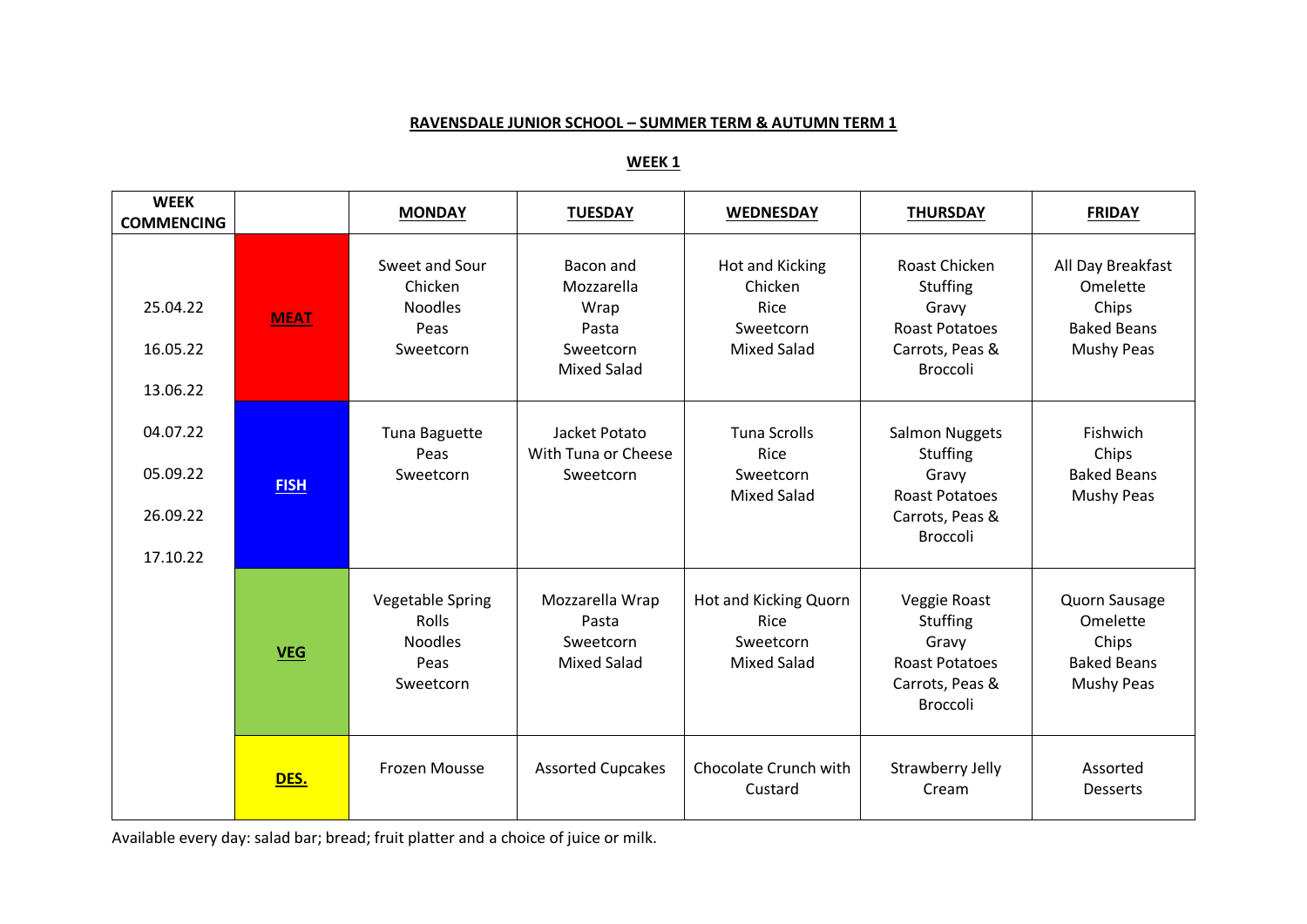## **RAVENSDALE JUNIOR SCHOOL – SUMMER TERM AND AUTUMN TERM 1**

# **WEEK 2**

| <b>WEEK</b><br><b>COMMENCING</b> |             | <b>MONDAY</b>                                                         | <b>TUESDAY</b>                                                                | <b>WEDNESDAY</b>                                      | <b>THURSDAY</b>                                                                                 | <b>FRIDAY</b>                                                                                               |
|----------------------------------|-------------|-----------------------------------------------------------------------|-------------------------------------------------------------------------------|-------------------------------------------------------|-------------------------------------------------------------------------------------------------|-------------------------------------------------------------------------------------------------------------|
| 02.05.22<br>23.05.22             | <b>MEAT</b> | Cheese and Bacon<br>Pizza<br>Pasta<br><b>Mixed Salad</b><br>Sweetcorn | Oven-baked Sausage<br><b>Mashed Potato</b><br>Peas<br>Cauliflower<br>Gravy    | Chilli con carne<br>Rice<br>Sweetcorn<br>Peas         | <b>Roast Pork</b><br>Apple Sauce<br><b>Roast Potatoes</b><br>Broccoli, Carrots<br>Peas<br>Gravy | Chicken Burger in a<br>bun.<br>Oven Chips<br><b>Baked Beans</b><br><b>Mushy Peas</b><br><b>Tomato Sauce</b> |
| 20.06.22                         |             | <b>Tuna Pizza</b>                                                     |                                                                               |                                                       | <b>Breaded Fish Cakes</b>                                                                       | Oven-baked Mini                                                                                             |
| 11.07.22                         |             | Pasta                                                                 | <b>Fish Fingers</b><br>Mashed Potato                                          | Tuna Wrap<br>Rice                                     | <b>Roast Potatoes</b>                                                                           | Fish                                                                                                        |
| 12.09.22                         | <b>FISH</b> | <b>Mixed Salad</b><br>Sweetcorn                                       | Peas<br>Cauliflower                                                           | Sweetcorn<br>Peas                                     | Broccoli, Carrots<br>Peas                                                                       | Oven Chips<br><b>Baked Beans</b>                                                                            |
| 03.10.22                         |             |                                                                       | <b>Parsley Sauce</b>                                                          |                                                       | <b>Parsley Sauce</b>                                                                            | Mushy Peas                                                                                                  |
|                                  | <b>VEG</b>  | Jacket Potato with<br>Cheese<br><b>Mixed Salad</b><br>Sweetcorn       | <b>Cheese Pasties</b><br><b>Mashed Potato</b><br>Peas<br>Cauliflower<br>Gravy | <b>Vegetable Fingers</b><br>Rice<br>Sweetcorn<br>Peas | Vegetable Pie<br><b>Roast Potatoes</b><br>Broccoli, Carrots<br>Peas<br>Gravy                    | Cheese & Onion<br>Quiche<br>Oven Chips<br><b>Baked Beans</b><br><b>Mushy Peas</b>                           |
|                                  | DES.        | Jam or Sugar<br>Doughnut                                              | Rosalie Cookie                                                                | Iced Sponge Finger                                    | Vanilla Ice Cream with<br>Banana & Chocolate<br>Sauce                                           | <b>Assorted Puddings</b>                                                                                    |

Available every day: salad bar; bread; fruit platter and a choice of juice or milk.